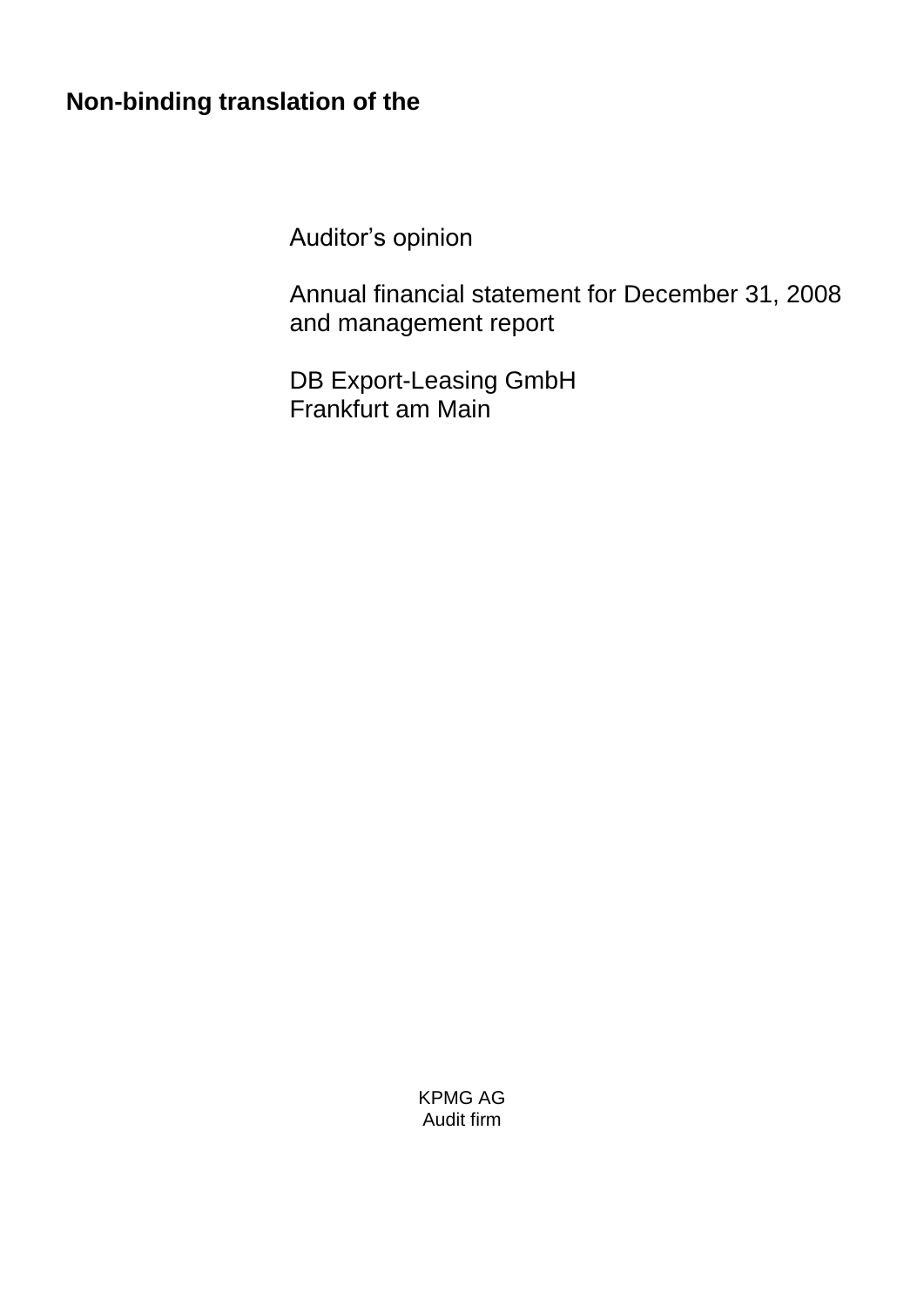

# Balance sheet for December 31, 2008

| <b>Assets</b>                                             |                |                    |                     |
|-----------------------------------------------------------|----------------|--------------------|---------------------|
|                                                           | <b>EUR</b>     | <b>EUR</b><br>2008 | <b>TEUR</b><br>2007 |
| A. FIXED ASSETS                                           |                |                    |                     |
| A. OWNED ASSETS                                           |                |                    |                     |
| I. Financial assets                                       |                |                    |                     |
| Shares in affiliated companies<br>1.                      | 13,646,378.77  |                    | 13,571              |
| Loans to affiliated companies<br>2.                       | 64,980,424.98  |                    | 4,220               |
| 3.<br>Holdings                                            | 18,456,730.08  |                    | 18,620              |
|                                                           |                | 97,083,533.83      |                     |
| <b>RENTAL PROPERTIES</b>                                  |                |                    |                     |
| I. Intangible assets                                      |                |                    |                     |
| Filming rights                                            |                | 550,324,884.27     | 563,148             |
| II. Tangible assets                                       |                |                    |                     |
| Vehicles<br>1.                                            | 483,253,237.17 |                    | 575,151             |
| Airplanes<br>2.                                           | 102,631,085.44 |                    | 173,755             |
| Water crafts<br>3.                                        | 0.00           |                    | 57,870              |
| Technical equipment and machines<br>4.                    | 86,787,918.93  |                    | 114,594             |
|                                                           |                | 672,672,241.54     |                     |
|                                                           |                | 1,222,997,125.81   |                     |
| <b>B. CURRENT ASSETS</b>                                  |                |                    |                     |
| I. Accounts receivable and other assets                   |                |                    |                     |
| Accounts receivable from deliveries and<br>1.<br>services | 31,150,332.94  |                    | 33,705              |
| 2. Other assets                                           | 244,213.28     | 31,394,546.22      | 1,154               |
| II. Credit with lending institutions                      |                | 409,230,564.58     | 295,591             |
| <b>C. PREPAYMENTS AND ACCRUED INCOME</b>                  |                | 33,066.14          | 36                  |
|                                                           |                | 1,760,738,836.58   | 1,851,415           |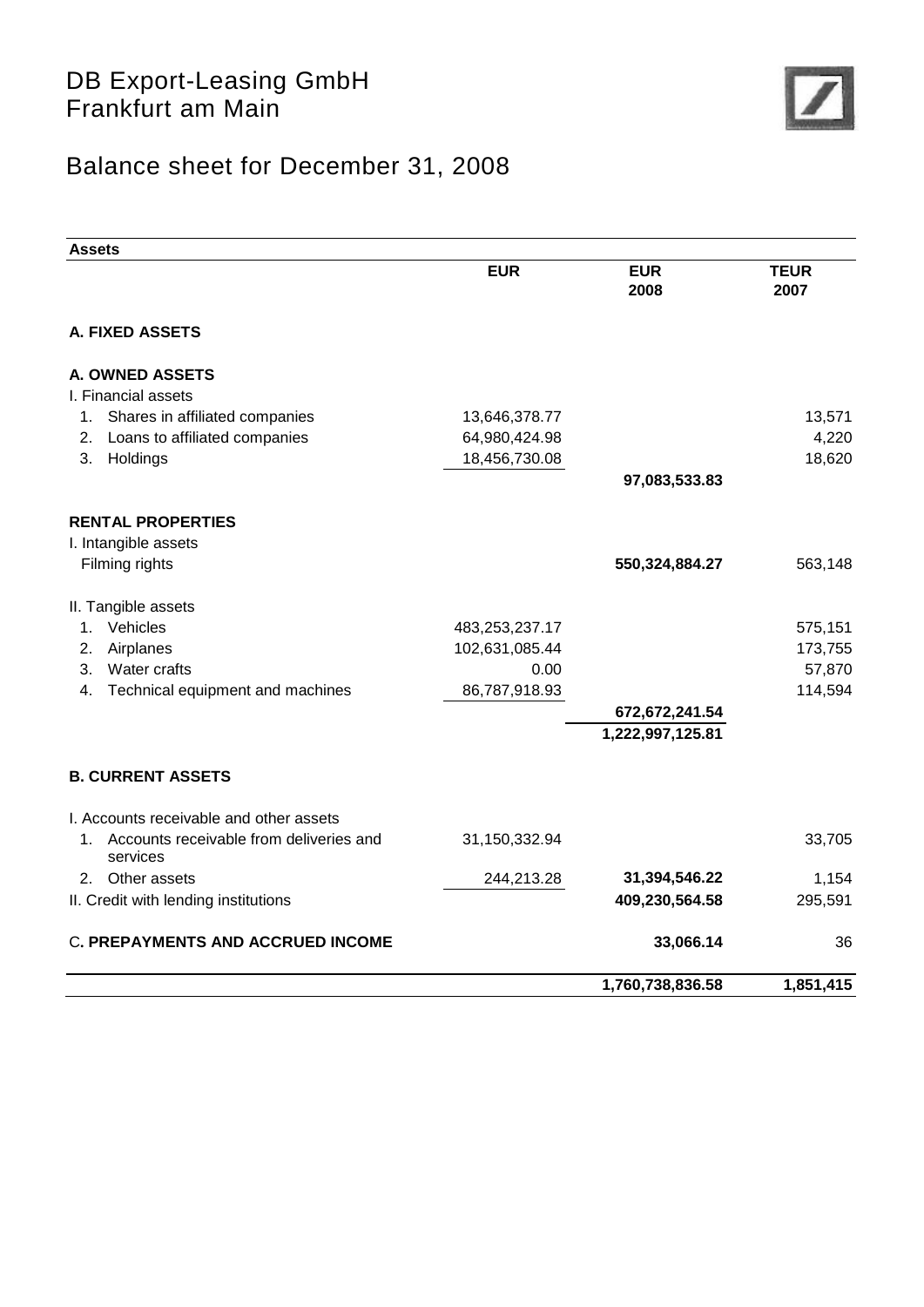

# Balance sheet for December 31, 2008

|                |                                                                                      |                |                    | <b>Liabilities side</b> |
|----------------|--------------------------------------------------------------------------------------|----------------|--------------------|-------------------------|
|                |                                                                                      | <b>EUR</b>     | <b>EUR</b><br>2008 | <b>EUR</b><br>2007      |
|                | A. EQUITY CAPITAL                                                                    |                |                    |                         |
|                | Subscribed capital                                                                   |                | 25,564,59          | 26                      |
|                | <b>B. PROVISIONS</b>                                                                 |                |                    |                         |
|                | Other provisions                                                                     |                | 1,963,687.69       | 3,439                   |
|                | <b>C. LIABILITIES</b>                                                                |                |                    |                         |
| $\mathbf{1}$ . | Liabilities to financial institutions                                                | 726,689,635.17 |                    | 811,256                 |
| 2.             | Liabilities relating to deliveries and services                                      | 402,256,312.58 |                    | 403,812                 |
| 3.             | Liabilities relating to affiliated companies                                         | 170,360,384.19 | 1,299,306,331.94   | 115,591                 |
|                | <b>D. PREPAYMENTS AND ACCRUED INCOME</b>                                             |                |                    |                         |
| 1.             | Services to be rendered from leasing<br>contracts, including prepayments still to be |                |                    |                         |
|                | provided                                                                             | 448,527,113.17 |                    | 505,545                 |
| 2.             | Other prepayments and accrued income                                                 | 10,916,139.19  | 459,443,252.36     | 11,746                  |
|                |                                                                                      |                |                    |                         |
|                |                                                                                      |                | 1,760,738,836.58   | 1,851,415               |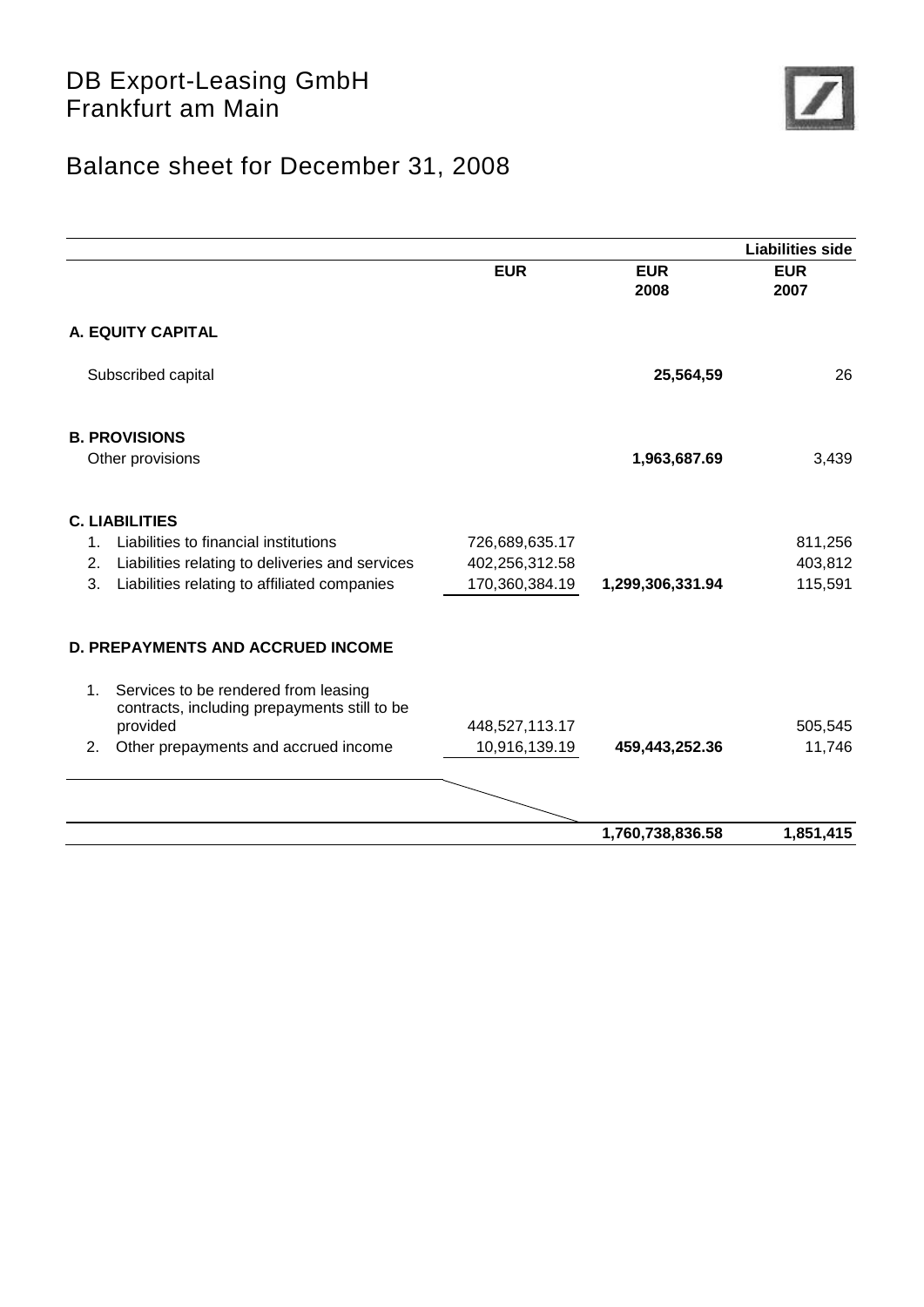

## Income statement for the time period from 1.1.2008 through 12.31.2008

|    |                                                                                                               | 2008              | 2007               |
|----|---------------------------------------------------------------------------------------------------------------|-------------------|--------------------|
|    |                                                                                                               | <b>EUR</b>        | <b>TEUR</b>        |
| 1. | Sales revenue                                                                                                 | 381,846,270.07    | 251,027            |
| 2. | Other operating income                                                                                        | 2,527,534.20      | 19,536             |
| 3. | Depreciation of rental properties                                                                             | 184,296,946.26    | 117,815            |
| 4. | Other operating expenditures                                                                                  | 15,958,864.82     | 24,288             |
| 5. | Earnings from Holdings                                                                                        | 944,199.00        | 987                |
| 6. | Earnings from other securities and loans from financial<br>assets, including 1,074,290.31 EUR from affiliated | 1,074,290.31      | 127                |
|    | companies                                                                                                     |                   | $[127]$            |
| 7. | Other interest and similar revenues including<br>14,116,161.43 EUR from affiliated companies                  | 14,116,161.43     | 4,414<br>[4, 414]  |
| 8. | Interest and similar expenditures including 71,094,874.65<br>EUR at affiliated companies                      | 71,094,874.65     | 36,643<br>[8, 222] |
| 9. | <b>Results of ordinary</b><br><b>business activities</b>                                                      | 129, 157, 769. 28 | 97,345             |
|    | 10. Transferred profit based on profit-transfer agreements                                                    | 129, 157, 769. 28 | 97,345             |
|    | 11. Annual net income                                                                                         | 0.00              | 0                  |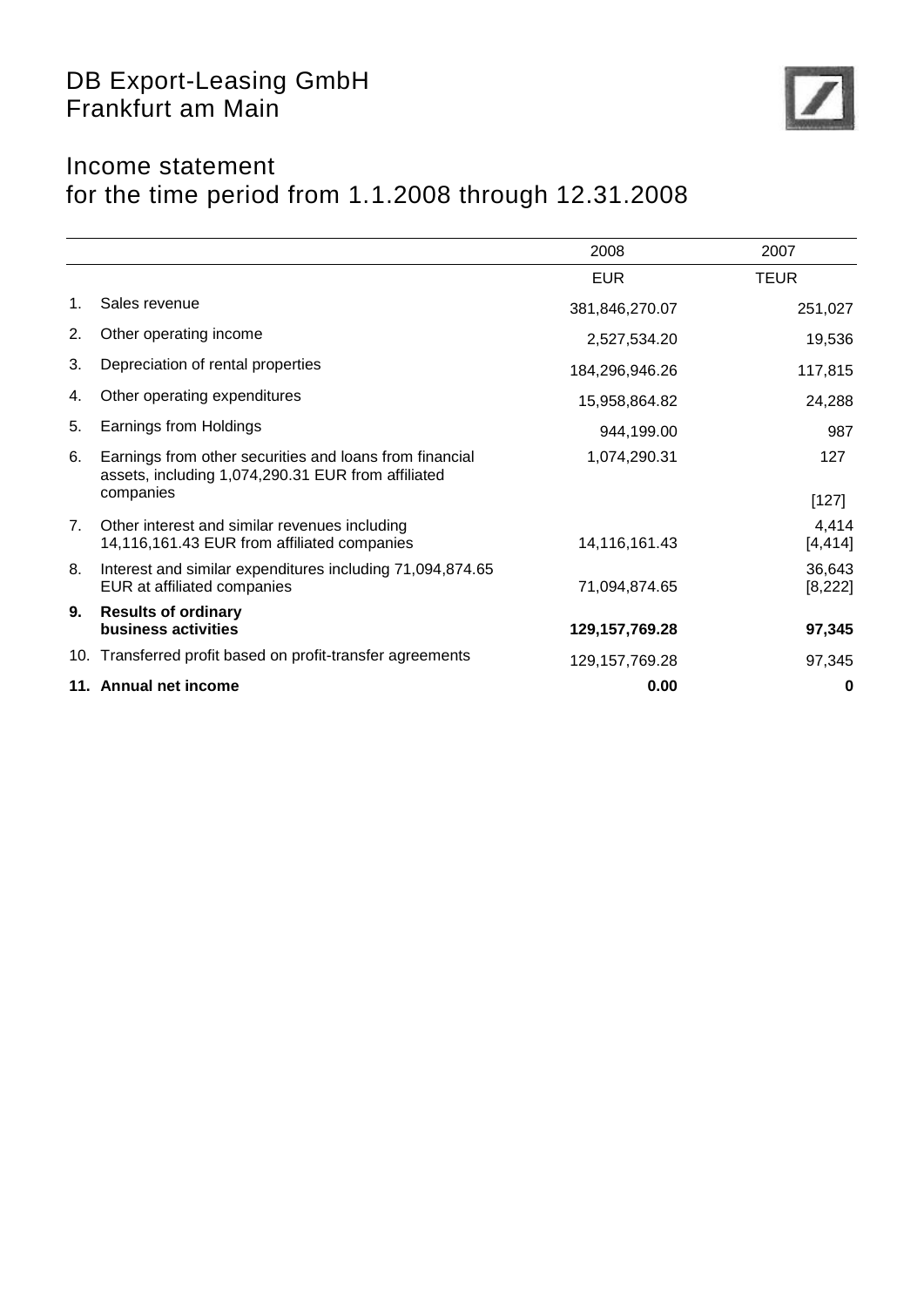## **DB Export-Leasing GmbH Frankfurt am Main**

## **Appendix 2008**

The company is qualified with the annual tax legislation of 2009 in effect on December 25, 2008, as a financial services institute in the sense of §1 Section 1a No. 10 KWG [German Banking Act] and has submitted an application for granting authorization on January 28, 2009, with the Bundesanstalt für Finanzdienstleistungsaufsicht [German Federal Banking Supervisory Authority (BaFin)]. In application of the BaFin [German Federal Banking Supervisory Authority] writings from January 30, 2009, and of the IDW [German Institute of Auditors] from February 13, 2009, the company prepared the annual financial statements 2008 for the last time according to the German Commercial Code regulations of §§ 264ff HGB [German Commercial Code].

#### 1. Balance sheet and evaluation methods

Planned depreciation has been carried out since the method of depreciation was converted with the application of straight-line balance methods in 2001.

Financial assets are set at purchase cost.

The intangible and tangible assets from rental properties are capitalized towards the purchase cost. Depreciation has been carried out since the application of straight-line balance methods in 2001.

Receivables from deliveries and services are shown at face value on the balance sheet.

For the assessment of provisions all identifiable risks and unknown liabilities are measured and bear sufficient calculation.

Liabilities are indicated at their repayment amount.

For the services from leasing contracts that are still to be provided, dissolving of delimited proceeds from the relinquishment of use for businesses closed during the respective years, happens progressively up to and including 1991, linear from 1992, over the basic lease period.

For prepayment of other liabilities the cash value of the proceeds from the sale of claims, which develop in the case of the allocation of voting rights per termination of the basic leasing agreement, are published. The respective cash value is to be compounded for the contracts regarding the basic leasing agreement per the interest scale method that was completed up to and including 1994; the contracts completed from 1995 onwards per the linear method.

The conversion of currency receivables and liabilities principally takes place with the average exchange rate on the balance sheet date, excepting covered currency receivables. The obligations from leasing contracts are evaluated with historical share prices to the point of time of establishment, the fixed assets with the share prices at the time of purchase.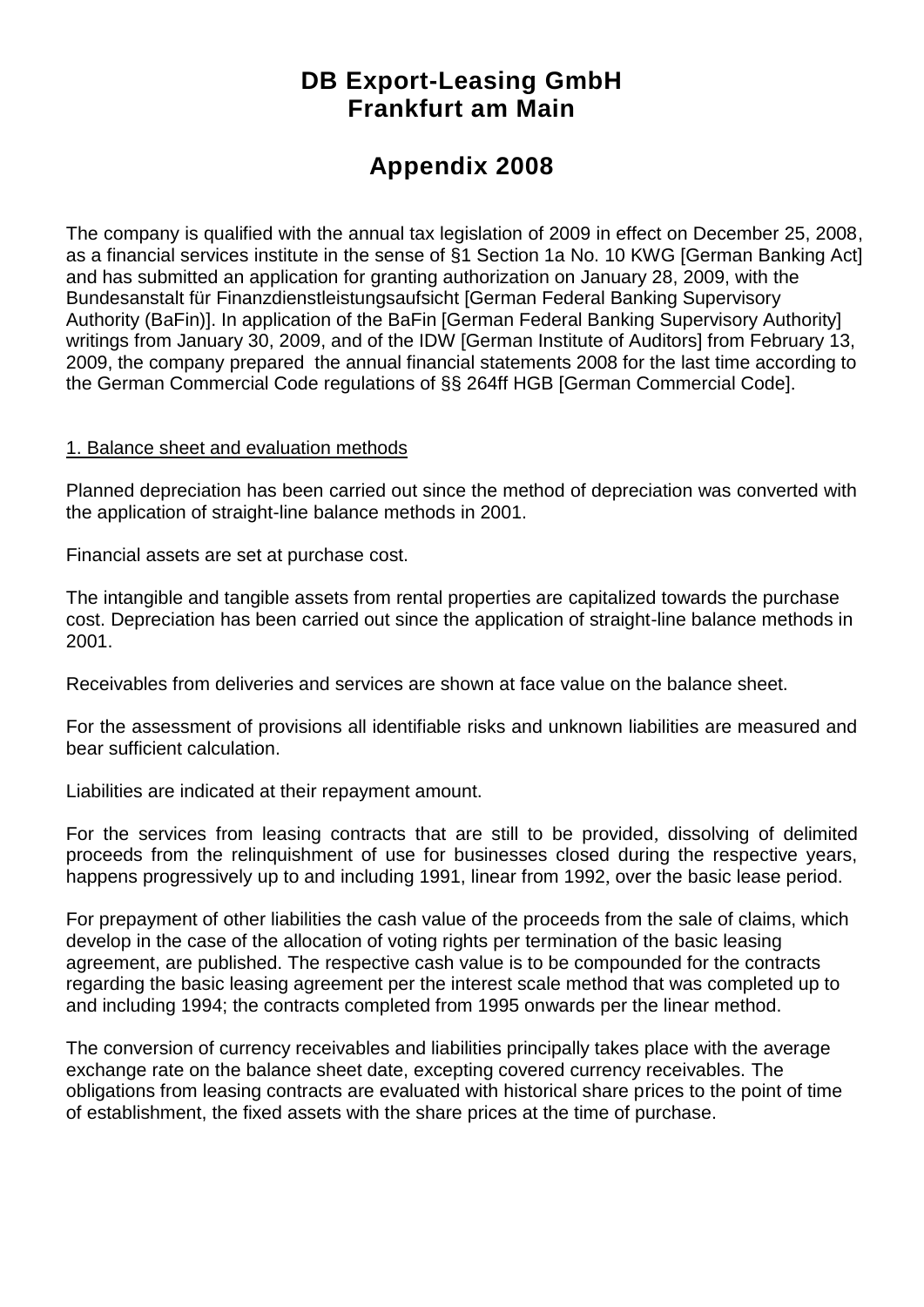Interest and currency risks are largely reduced by hedging activity. In particular the currency risks from USD-dominated leasing contracts have been secured by FX-Forwards over 95 million USD as micro-hedges. The evaluation follows per the cash value method, the time value totals 14 million EUR. Moreover two interest rate swaps on one current nominal value of 89 million EUR in holdings. The evaluation is likewise per the cash value method. The time values are EUR -1,114 and respectively 53 EUR.

#### 2. Notes on the balance sheet and income statement

The arrangement and development of the fixed assets is presented in the asset analysis.

There are shares in affiliated companies in the amount of 13,646 TEUR (in the previous year 13,571 TEUR). The shares essentially affect Motion Picture Productions One GmbH & Co. KG in Frankfurt am Main with 12,868 TEUR (unchanged in the previous year), which participates in a fund. Additionally, DB Export Leasing GmbH holds shares in other companies in the amount of 778 TEUR (in previous year 703 TEUR) at 11 (in previous year 11). The rise resulted from the increase of shares to DB Malta Holdings, Limited.

Loans to affiliated companies in the amount of 64,980 TEUR (in previous year 4,220 TEUR) affect loans to the DEE Deutsche Erneuerbare Energien GmbH and the DB Leasing Services GmbH.

DBX has holdings in seven (in previous year seven) companies in the amount of 18,457 TEUR (in the previous year 18,620 TEUR).

The book value of the rental properties reduced to 261,521 TEUR (in previous year increase to 336,765 TEUR). These are made up of increases in the book value in the amount of 77,224 TEUR and planned depreciation of 184,297 TEUR.

The term to maturity of the receivables from deliveries and services in the amount of 31,150 TEUR (in previous year 33,705 TEUR) is under one year as in 2007.

Among the other assets are receivables to the affiliated companies in the amount of 244 TEUR (in previous year 1,154 TEUR), of that 244 TEUR (in previous year 371 TEUR) to the sole shareholder.

The balance at credit institutes to affiliated companies in the amount of 409,231 TEUR (in the previous year 295,591 TEUR) is exclusively for the sole shareholder, of that 175,336 TEUR (in previous year 175,336 TEUR) has a term to maturity of more than one year.

The subscribed capital is paid in the amount of 25,564.59 EUR (50,000.00 DM). The sole shareholder is Deutsche Bank AG, Frankfurt am Main.

The provisions include a provision for impending losses over 1,114 TEUR (in previous year 1,253 TEUR) for an interest rate swap, as well as outstanding invoices for auditing and advisory services of over 850 TEUR (in previous year 2,121 TEUR).

Liabilities to affiliated credit institutes are in the amount of 314,036 TEUR (in previous year 337,606 TEUR), of which 314,036 TEUR (in previous year 314,036 TEUR) to the sole shareholder.

The total amount of liabilities to credit institutes with a time to maturity of more than five years is in the amount of 228,455 TEUR (in previous year 400,175 TEUR). Liabilities of 455,013 TEUR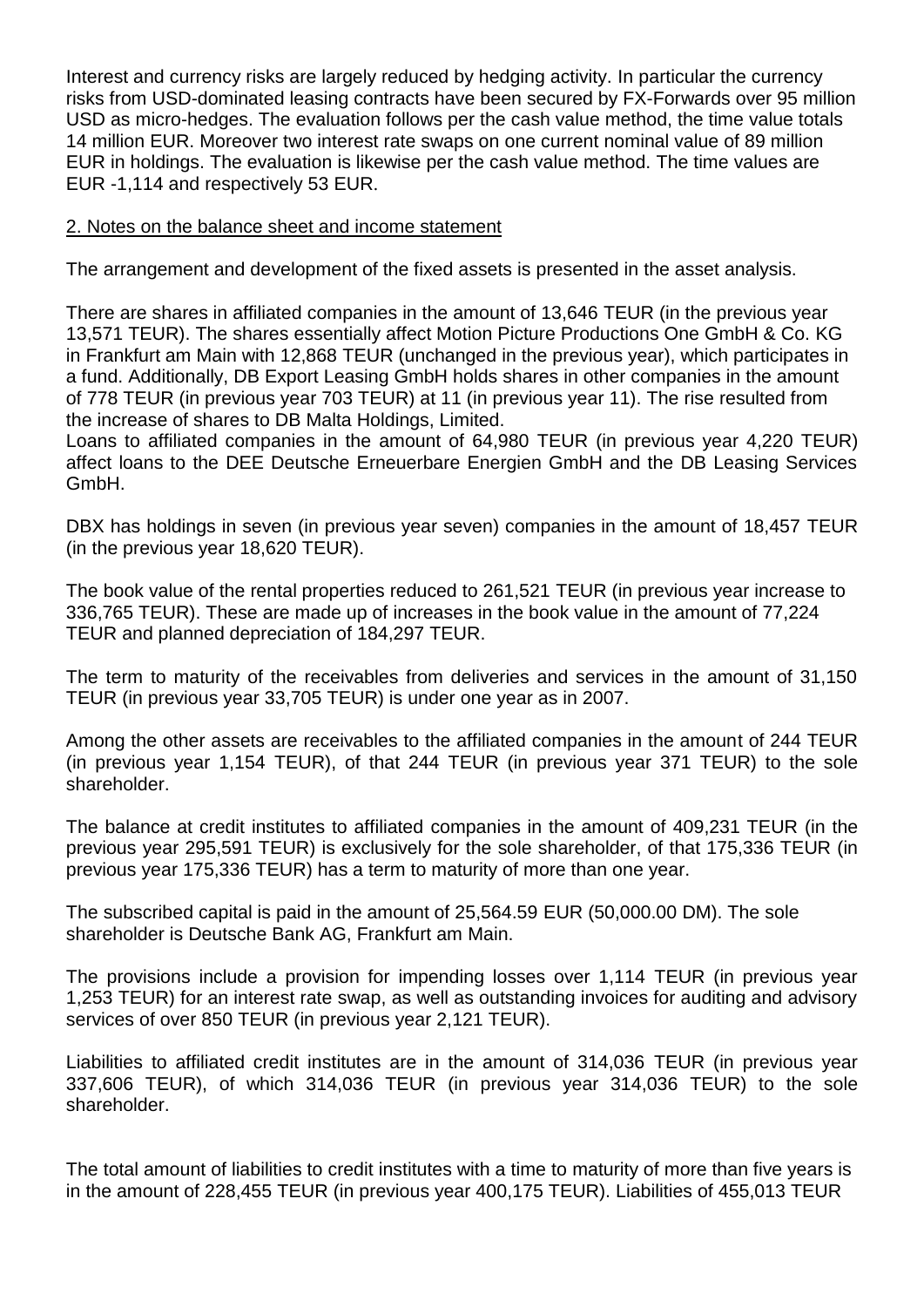(in previous year 353,474 TEUR) are due between one and five years. A total of 34,011 TEUR is due within one year (in previous year 57,607 TEUR).

Liabilities from deliveries and services in the amount of 1,247 TEUR (in previous year 1,583 TEUR) have a term to maturity of up to one year. Of this, 10 TEUR (in previous year 87 TEUR) is allotted to liabilities relating to affiliated companies. Liabilities in the amount of 0 TEUR (in previous year 0 TEUR) have a term to maturity of over five years.

The liabilities from affiliated companies essentially affect claims of the sole shareholder Deutsche Bank AG from the profit and loss transfer agreement and tax liabilities. They are due within one year.

Passive prepayments and accrued income essentially contain the total proceeds from the sale of receivables whose future services from leasing contracts are still to be provided, as well as from the sale of residual values claims.

The other financial obligations per § 285 No. 3 HGB [German Commercial Code] total 38 TEUR (in previous year 153,934 TEUR). It deals with obligations from liable equity of the DB Export-Leasing GmbH as a limited partner compared to other companies, which were not yet claimed by December 31, 2008. Additionally in the previous year there were rental obligations from leasing contracts in the amount of 153,896 TEUR. These are alongside rent income plus restricted services from leasing contracts still to be provided, including prepayments and guarantees as needed, to external third parties in a minimum of the same amount.

The sales revenues from the current business in the amount of 381,846 TEUR (in previous year 251,027 TEUR) were for the most part attained abroad.

#### 3. Other Information

The following are introduced as directors:

Mr. Thomas Rüschen, PhD, Managing Director, Königstein Mr. Hans-Jürgen Fricke, PhD, Managing Director, Bad Homburg v.d.H. (until 12.04.2008) Ms. Angela Hasenfuss, Managing Director, Bad Homburg v.d.H. Ms. Sabine Tieves, Managing Director, Frankfurt Mr. Patrick Büsch, Managing Director, Oberursel (from 12.04.2008)

The company does not have its own staff. The employment contracts are with Deutsche Bank AG. Benefits for the managing directors were not realized in 2008. The managing directors were not granted loans in the previous business year.

The DB Export-Leasing GmbH is included in the consolidated financial statements of Deutsche Bank AG, Frankfurt. This will be filed with the Commercial Registry and published in the Bundesanzeiger [Federal Gazette].

Frankfurt am Main, July 21, 2009

DB Export-Leasing GmbH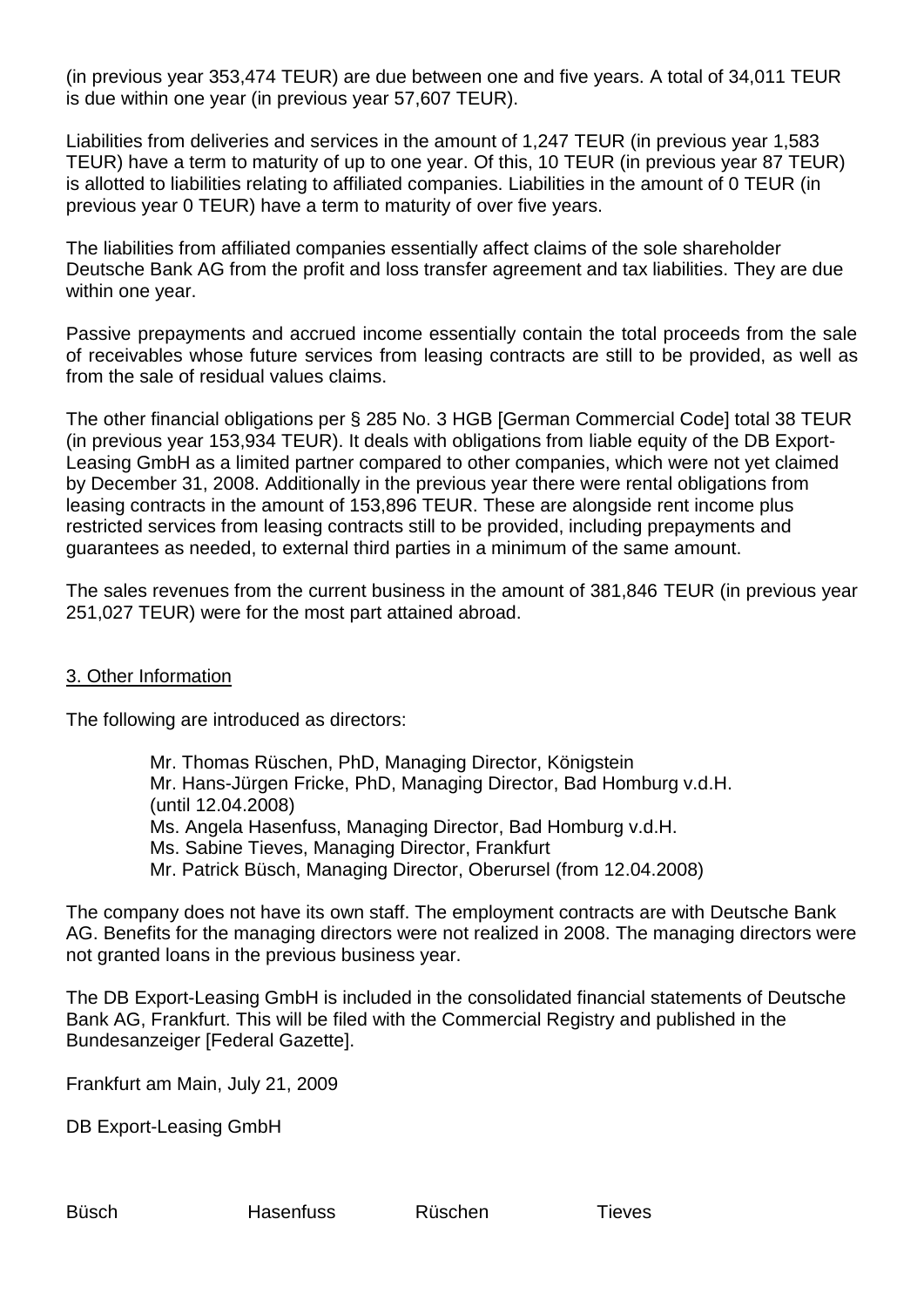## DB EXPORT-LEASING GMBH

#### DEVELOPMENT OF OWN USE PROPERTY (IN TEUR) 1.1.2008 TO 12.31.2008

|                                | Cumulative purchase costs |           |           | Cumulative depreciation |            |          |           | Book value |                      |            |                |
|--------------------------------|---------------------------|-----------|-----------|-------------------------|------------|----------|-----------|------------|----------------------|------------|----------------|
|                                | 1.1.2008                  | Additions | Transfers | Disposals               | 12.31.2008 | 1.1.2008 | Additions |            | Disposals 12.31.2008 | 12.31.2008 | 12.21.2007     |
| <b>Furniture and fixtures</b>  | 28                        | 0         | 0         | 0                       | 28         | 28       | 0         | 0          | 28                   | 0          | $\overline{0}$ |
| Shares in affiliated companies | 13,609                    | 75        | 0         | 0                       | 13,684     | 38       | 0         | 0          | 38                   | 13,646     | 13,571         |
| Loans to affiliated companies  | 4,220                     | 60,760    | 0         | 0                       | 64,980     | 0        | 0         | 0          | 0                    | 64,980     | 4,220          |
| Holdings                       | 18,620                    | 0         | 0         | 163                     | 18,457     | 0        | 0         | 0          | 0                    | 18,457     | 18,620         |
| <b>Fixed asset securities</b>  | 0                         | 0         | 0         | 0                       |            | 0        | 0         | 0          | 0                    | 0          | 0              |
| <b>TOTAL OWNED ASSETS</b>      | 36,477                    | 60,835    | 0         | 163                     | 97,149     | 66       | 0         | 0          | 66                   | 97,083     | 36,411         |

#### DEVELOPMENT OF RENTAL PROPERTY (IN TEUR) 1.1.2008 TO 12.31.2008

|                                  |           |             | Cumulative purchase costs |                  |            |           |           | Cumulative depreciation |            |            | Book value |
|----------------------------------|-----------|-------------|---------------------------|------------------|------------|-----------|-----------|-------------------------|------------|------------|------------|
|                                  | 1.1.2008  | Additions   | Transfers                 | <b>Disposals</b> | 12.31.2008 | 1.1.2008  | Additions | Disposals               | 12.31.2008 | 12.31.2008 | 12.31.2007 |
| I. INTANGIBLE ASSETS             |           |             |                           |                  |            |           |           |                         |            |            |            |
| Filming rights                   | 577,040   | 0           | $\mathbf 0$               | 0                | 577,040    | 13,892    | 12,823    | 0                       | 26,715     | 550,325    | 563,148    |
| II. TANGIBLE ASSETS              |           |             |                           |                  |            |           |           |                         |            |            |            |
| Technical equipment and machines | 467,434   | $\mathbf 0$ | $\overline{0}$            | 286,771          | 180,663    | 352,839   | 19,796    | 278,760                 | 93,875     | 86,788     | 114,595    |
| Airplanes                        | 646,661   | 0           | 0                         | 58,079           | 588,582    | 472,907   | 71,123    | 58,079                  | 485,951    | 102,631    | 173,754    |
| Water crafts                     | 82,578    | 0           | 0                         | 82,578           | 0          | 24,708    | 9,975     | 34,683                  | 0          | 0          | 57,870     |
| Vehicles                         | 1,687,285 | $\mathbf 0$ | $\mathbf 0$               | 230,692          | 1,456,593  | 1,112,134 | 70,580    | 209,374                 | 973,340    | 483,253    | 575,151    |
| II. TOTAL TANGIBLE ASSETS        | 2,883,958 | 0           | $\mathbf 0$               | 658,120          | 2,225,838  | 1,962,588 | 171,474   | 580,896                 | 1,553,166  | 672,672    | 921,370    |
| <b>TOTAL</b>                     |           |             |                           |                  |            |           |           |                         |            |            |            |
| <b>DBX RENTAL PROPERTIES</b>     | 3,460,998 | 0           | $\overline{0}$            | 658,120          | 2,802,878  | 1,976,480 | 184,297   | 580,896                 | 1,579,881  | ,222,997   | 1,484,518  |

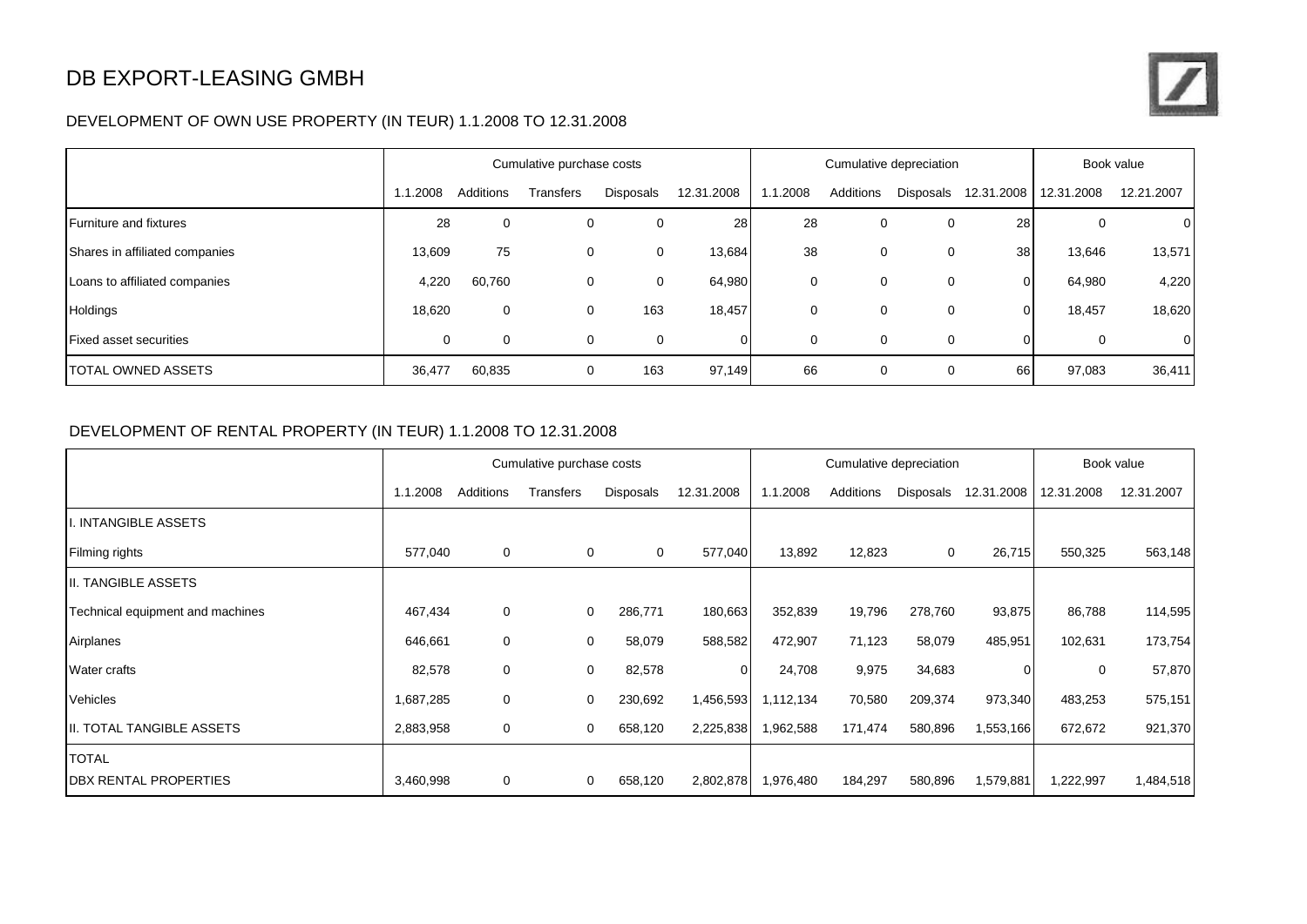## **Management report 2008**

# **DB Export-Leasing GmbH**

### I. Information about business developments

DB Export-Leasing GmbH in the current year has scheduled [as planned] seventeen leasing contracts on seven airplanes, two steam turbines, one gas turbine, 13 trams, five ICE trains, 69 local traffic carriages as well as two trains, cars and passenger ferries. Furthermore the company attained earnings from consultations and agency business.

### II. Analysis of the business developments and position of the company

The result of the ordinary business activities is 129.2 million EUR, 97.3 million EUR in the previous year; it has therefore been increased by about 31.9 million EUR. The increase in 2008 resulted primarily from a higher number of terminations. For 2009 further growth is expected in results from planned terminations.

#### III. Information on significant financial performance indicators

The following benchmarks and key figures reflect development of the assets, finances and earnings situation as expected:

Of the assets, around 70% were related to the rental properties. This has developed as follows over the past three years:

| 2006             | 2007              | 2008              |
|------------------|-------------------|-------------------|
| ,148 million EUR | 1,485 million EUR | 1.223 million EUR |

The increase in 2007 resulted from newly acquired leasing contracts, while the terminations mentioned in 2008 led to a decline.

The prepaid and accrued income for services still to be provided in the leasing agreements including prepayments increased in 2007 by the newly acquired leasing contracts and in 2008 declined again as planned.

| 2006            | 2007            | 2008.           |
|-----------------|-----------------|-----------------|
| 399 million EUR | 506 million EUR | 449 million EUR |

Increased depreciations to the new business led to a decline in 2007 of the sales revenue. The increase in 2008 resulted in a large portion from Terminations:

| 2006            | 2007            | 2008            |
|-----------------|-----------------|-----------------|
| 334 million EUR | 251 million EUR | 382 million EUR |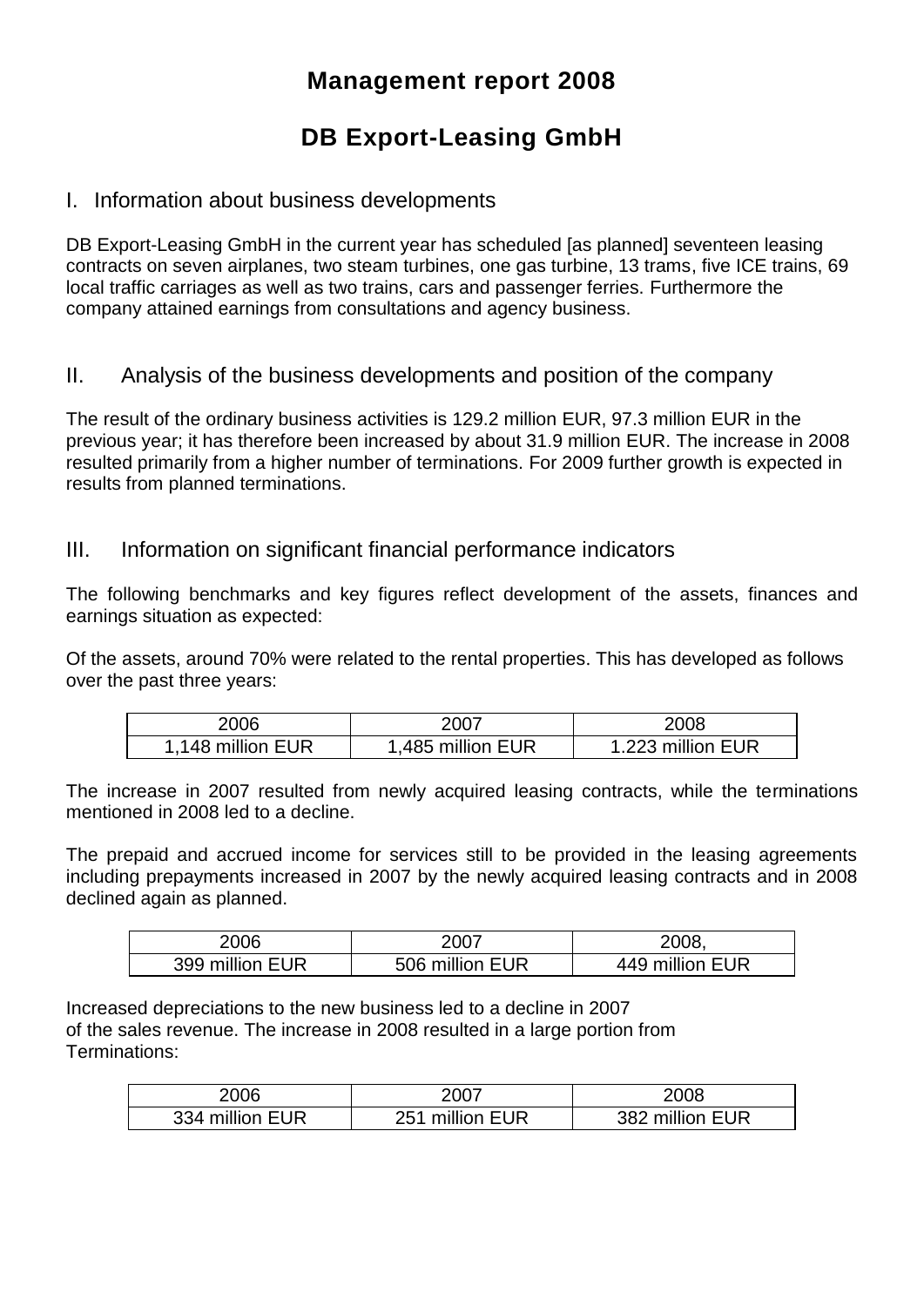### IV. Expected course of development and the attendant key opportunities and risks

As in recent years, a concentration on new businesses for single large transactions with good credit risks is also planned for the business year 2009. With that the notably increased margin offers a positive setting also in the area of leasing financing. Moreover, the chance for additional earnings are to be expected this year for individual expired leasing transactions, as the corresponding current market values could be above the original calculated remaining value.

In the course of positive developments in the market for renewable energies a further expansion of the business activity is planned. This includes above all holdings in solar or wind park development companies with projects in planning or implementation as well as affiliated financing companies. As up to now the DBX will be active with these businesses predominantly with their subsidiary Deutsche Erneuerbare Energien GmbH.

We are not aware of any significant business transactions after the close of the business year that have a considerable effect on the assets, finances and earnings situation.

As a financial services institute the company is subject to the regulated special requirements for institutes per the KWG [German Banking Act]. This includes, among other things, the organizational obligations per § 25a KWG [German Banking Act], the minimum requirements of risk management as well as the legal obligations of money laundering. The possibility of exempting group member institutes on the level of individual institutions per § 2a KWG [German Banking Act] ("Waiver Scheme") will be investigated.

Future development of the company will be shaped by the decisions of the sole shareholder Deutsche Bank AG.

### V. Risk reporting on financial instruments

DB Export-Leasing GmbH is in the group Deutsche Bank AG and is thereby involved in risk management of Deutsche Bank AG. This means, among others things, that address default risks will be evaluated per the corresponding group policies and included in the usual intracompany credit processes. Interest and currency risks are largely reduced by hedging activity. In particular the currency risks from USD-dominated leasing contracts have been secured by FX-Forwards as micro-hedges. The IT systems are integrated in the Deutsche Bank process. Risks that jeopardize the continued existence of the company or that could substantially negatively influence the future economic situation are not recognizable in the current view.

There is a profit and loss transfer agreement between DB Export-Leasing GmbH and the parent company, Deutsche Bank AG (100%).

Frankfurt am Main, July 21, 2009

Büsch Hasenfuss Rüschen Tieves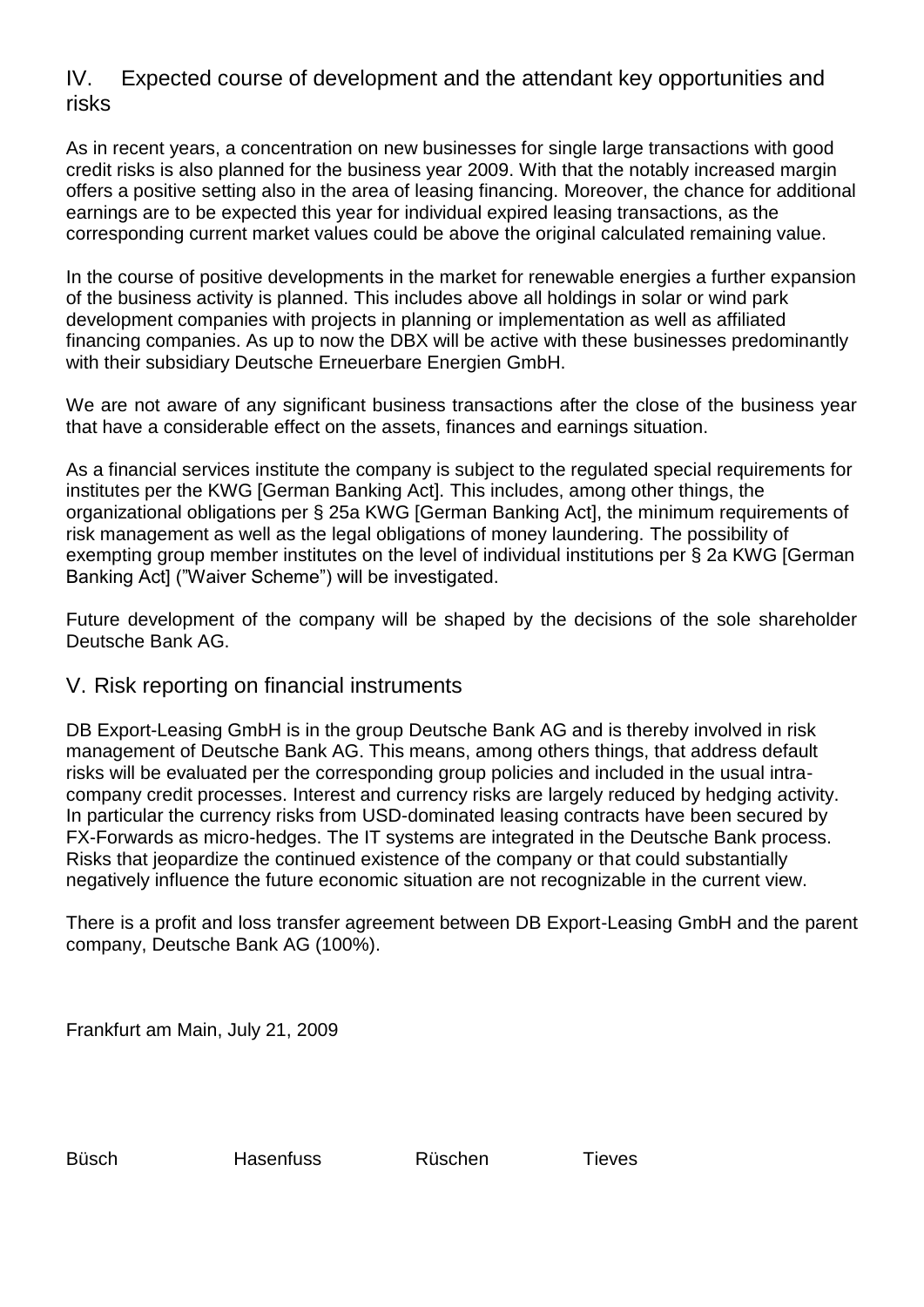## Auditor's report

We have audited the annual financial statements, comprising the balance sheet, the income statement and the notes to the financial statements, together with the bookkeeping system, and the management report of DB Export-Leasing GmbH, Frankfurt am Main for the financial year from January 1, 2008, through December 31, 2008. Accounting and compilation of the annual financial statement and management report in accordance with German commercial regulations and the supplementary provisions of the company agreement is the responsibility of the board of management of the company. It is our responsibility to express an opinion on the annual financial statement, together with the bookkeeping system, and the management report based on our audit.

We have conducted our year-end audit per §317 HGB [German Commercial Code] with observance to the German guidelines for a regular audit as determined by the Institut der Wirtschaftsprüfer (IDW) [German Institute of Auditors]. These standards require that we plan and perform the audit such that misstatements materially affecting the presentation of the asset situation, financial position and earnings position in the annual financial statement in accordance with German principles of proper accounting and in the management report are detected with reasonable assurance. With the determination of audit actions, the knowledge of the business activity and the economic and legal environment of the company as well as the expectations of possible errors are considered. The effectiveness of the accounting-related internal control system and the evidence supporting the disclosures in accounting, the annual financial statement, and the management report are examined primarily on a test basis within the framework of the audit. The audit includes the assessment of the applied accounting principles and the essential appraisals of the board of management as well as the appraisal of the overall presentation of the annual financial statement and management report. We believe that our audit provides a reasonable basis for our opinion.

Our audit has led to no discrepancies.